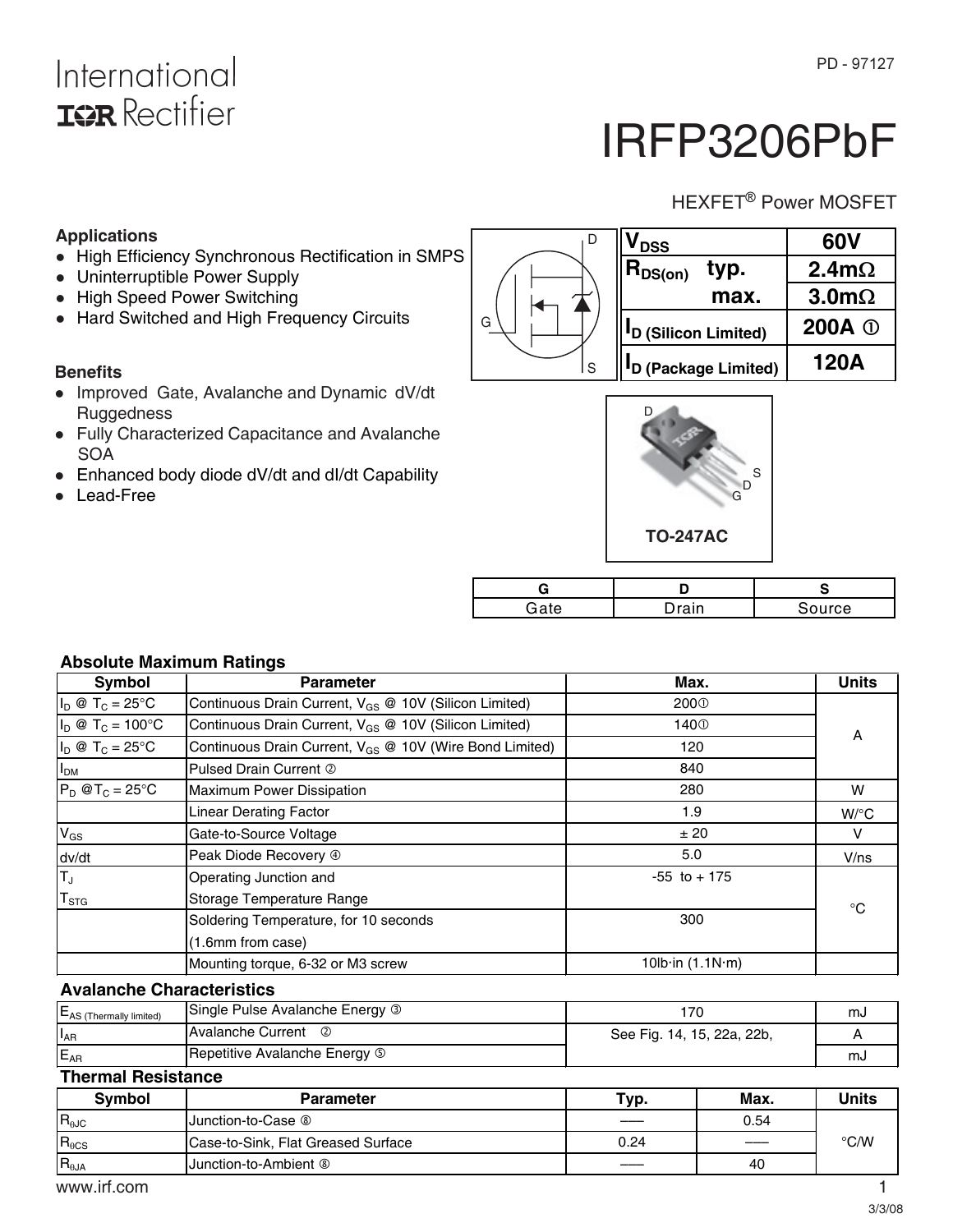### Static @ T<sub>J</sub> = 25°C (unless otherwise specified)

| Symbol                                    | <b>Parameter</b>                     | Min. | Tvp. |        | Max. Units | <b>Conditions</b>                                     |
|-------------------------------------------|--------------------------------------|------|------|--------|------------|-------------------------------------------------------|
| $V_{(BR)DSS}$                             | Drain-to-Source Breakdown Voltage    | 60   |      |        | v          | $V_{GS} = 0V$ , $I_D = 250 \mu A$                     |
| $\Delta V_{\rm (BR)DSS}/\Delta T_{\rm J}$ | Breakdown Voltage Temp. Coefficient  |      | 0.07 |        |            | V/°C Reference to 25°C, $I_D = 5mA$ ©                 |
| $R_{DS(on)}$                              | Static Drain-to-Source On-Resistance |      | 2.4  | 3.0    | $m\Omega$  | $V_{GS}$ = 10V, $I_D$ = 75A $\circledcirc$            |
| $V_{GS(th)}$                              | Gate Threshold Voltage               | 2.0  |      | 4.0    |            | $V_{DS} = V_{GS}$ , $I_D = 150 \mu A$                 |
| l <sub>DSS</sub>                          | Drain-to-Source Leakage Current      |      |      | 20     | μA         | $V_{DS} = 60V$ , $V_{GS} = 0V$                        |
|                                           |                                      |      |      | 250    |            | $V_{DS}$ = 48V, $V_{GS}$ = 0V, T <sub>J</sub> = 125°C |
| $I_{GSS}$                                 | Gate-to-Source Forward Leakage       |      |      | 100    | nA         | $V_{GS}$ = 20V                                        |
|                                           | Gate-to-Source Reverse Leakage       |      |      | $-100$ |            | $V_{GS}$ = -20V                                       |
| $ R_G$                                    | Internal Gate Resistance             |      | 0.7  |        | Ω          |                                                       |

#### Dynamic @ T<sub>J</sub> = 25°C (unless otherwise specified)

| Symbol                    | <b>Parameter</b>                                            | Min. | Typ. |     | Max. Units | <b>Conditions</b>                                          |
|---------------------------|-------------------------------------------------------------|------|------|-----|------------|------------------------------------------------------------|
| gfs                       | Forward Transconductance                                    | 210  |      |     | S          | $V_{DS} = 50V$ , $I_D = 75A$                               |
| $\mathsf{Q}_{\mathsf{g}}$ | <b>Total Gate Charge</b>                                    |      | 120  | 170 | nC         | $I_D = 75A$                                                |
| $\mathsf{Q}_\text{gs}$    | Gate-to-Source Charge                                       |      | 29   |     |            | $V_{DS}$ = 30V                                             |
| $\mathbf{Q}_{\text{gd}}$  | Gate-to-Drain ("Miller") Charge                             |      | 35   |     |            | $V_{GS} = 10V$ (5)                                         |
| $Q_{sync}$                | Total Gate Charge Sync. (Q <sub>a</sub> - Q <sub>ad</sub> ) |      | 85   |     |            | $I_D = 75A$ , $V_{DS} = 0V$ , $V_{GS} = 10V$               |
| $t_{d(on)}$               | Turn-On Delay Time                                          |      | 19   |     | ns         | $V_{DD} = 30V$                                             |
| $t_r$                     | <b>Rise Time</b>                                            |      | 82   |     |            | $I_{D} = 75A$                                              |
| $t_{d(\text{off})}$       | Turn-Off Delay Time                                         |      | 55   |     |            | $R_G = 2.7\Omega$                                          |
| $ t_f $                   | <b>Fall Time</b>                                            |      | 83   |     |            | $V_{GS} = 10V$ (5)                                         |
| $C_{iss}$                 | Input Capacitance                                           |      | 6540 |     | рF         | $V_{GS} = 0V$                                              |
| $C_{\rm oss}$             | <b>Output Capacitance</b>                                   |      | 720  |     |            | $V_{DS} = 50V$                                             |
| $C_{\text{rss}}$          | Reverse Transfer Capacitance                                |      | 360  |     |            | $f = 1.0$ MHz, See Fig.5                                   |
| $C_{\rm oss}$ eff. (ER)   | Effective Output Capacitance (Energy Related)               |      | 1040 |     |            | $V_{GS}$ = 0V, $V_{DS}$ = 0V to 48V $\oslash$ , See Fig.11 |
| $C_{\rm oss}$ eff. (TR)   |                                                             |      | 1230 |     |            | $V_{GS} = 0V$ , $V_{DS} = 0V$ to 48V $\circledcirc$        |

#### **Diode Characteristics**

| Symbol              | <b>Parameter</b>                 | Min. | Tvp. |                  | Max. Units | <b>Conditions</b>                                                    |
|---------------------|----------------------------------|------|------|------------------|------------|----------------------------------------------------------------------|
| Is                  | <b>Continuous Source Current</b> |      |      | 200 <sup>0</sup> | A          | MOSFET symbol                                                        |
|                     | (Body Diode)                     |      |      |                  |            | showing the                                                          |
| $I_{SM}$            | <b>Pulsed Source Current</b>     |      |      | 840              | A          | integral reverse                                                     |
|                     | (Body Diode)<br>$^{\circ}$       |      |      |                  |            | p-n junction diode.                                                  |
| $V_{SD}$            | Diode Forward Voltage            |      |      | 1.3              |            | $T_J = 25^{\circ}C$ , $I_S = 75A$ , $V_{GS} = 0V$ (5)                |
| $t_{rr}$            | <b>Reverse Recovery Time</b>     |      | 33   | 50               | ns         | $V_B = 51V,$<br>$T_J = 25^{\circ}C$                                  |
|                     |                                  |      | 37   | 56               |            | $T_{\text{J}}$ = 125°C<br>$I_F = 75A$                                |
| $\overline{Q_{rr}}$ | Reverse Recovery Charge          |      | 41   | 62               | nС         | $di/dt = 100A/\mu s$ <b>S</b><br>$T_{\rm d}$ = 25°C                  |
|                     |                                  |      | 53   | 80               |            | $T_{\rm J} = 125^{\circ}C$                                           |
| <b>IRRM</b>         | <b>Reverse Recovery Current</b>  |      | 2.1  |                  | А          | $T_{\rm d}$ = 25°C                                                   |
| $t_{on}$            | Forward Turn-On Time             |      |      |                  |            | Intrinsic turn-on time is negligible (turn-on is dominated by LS+LD) |

#### Notes:

- ① Calculated continuous current based on maximum allowable junction ①  $I_{SD}$  ≤ 75A, di/dt ≤ 360A/μs, V<sub>DD</sub> ≤ V<sub>(BR)DSS</sub>, T<sub>J</sub> ≤ 175°C. temperature. Bond wire current limit is 120A. Note that current limitations arising from heating of the device leads may occur with some lead mounting arrangements.
- Repetitive rating; pulse width limited by max. junction temperature.
- $\textcircled{1}$  Limited by T<sub>Jmax</sub>, starting T<sub>J</sub> = 25°C, L = 0.023mH
- $R_G = 25\Omega$ ,  $I_{AS} = 120A$ ,  $V_{GS} = 10V$ . Part not recommended for use above this value .
- 
- $\circledS$  Pulse width  $\leq 400$ μs; duty cycle  $\leq 2\%$ .
- Coss eff. (TR) is a fixed capacitance that gives the same charging time as  $C_{\text{oss}}$  while  $V_{DS}$  is rising from 0 to 80%  $V_{DSS}$ .
- $\circled{C}$  C<sub>oss</sub> eff. (ER) is a fixed capacitance that gives the same energy as  $C_{\rm oss}$  while  $V_{DS}$  is rising from 0 to 80%  $V_{DSS}$ .
- $\circledR$  R<sub>0</sub> is measured at T<sub>J</sub> approximately 90°C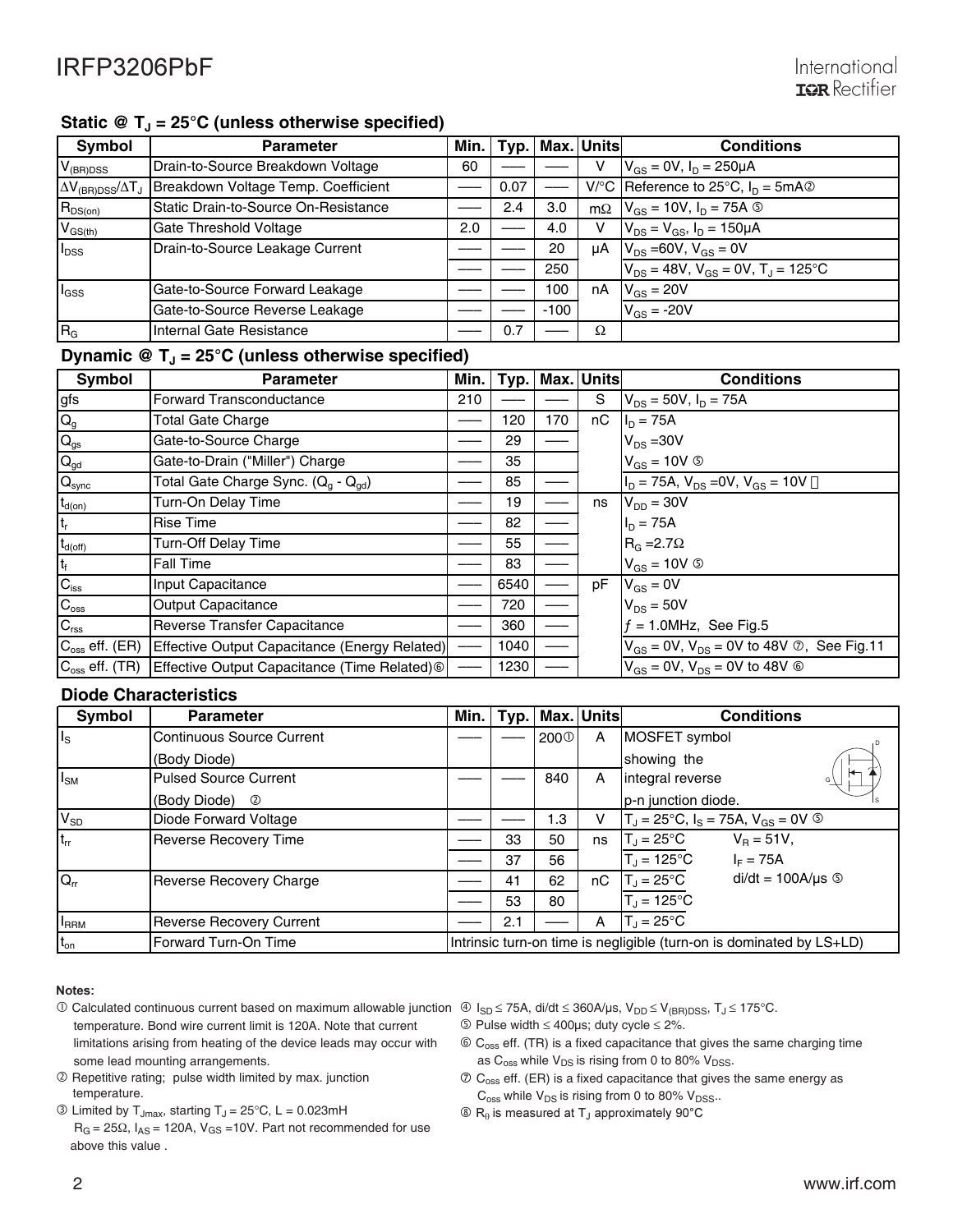### International **IOR** Rectifier









www.irf.com 3



**Fig 2.** Typical Output Characteristics



**Fig 3.** Typical Transfer Characteristics **Fig 4.** Normalized On-Resistance vs. Temperature



**Fig 5.** Typical Capacitance vs. Drain-to-Source Voltage **Fig 6.** Typical Gate Charge vs. Gate-to-Source Voltage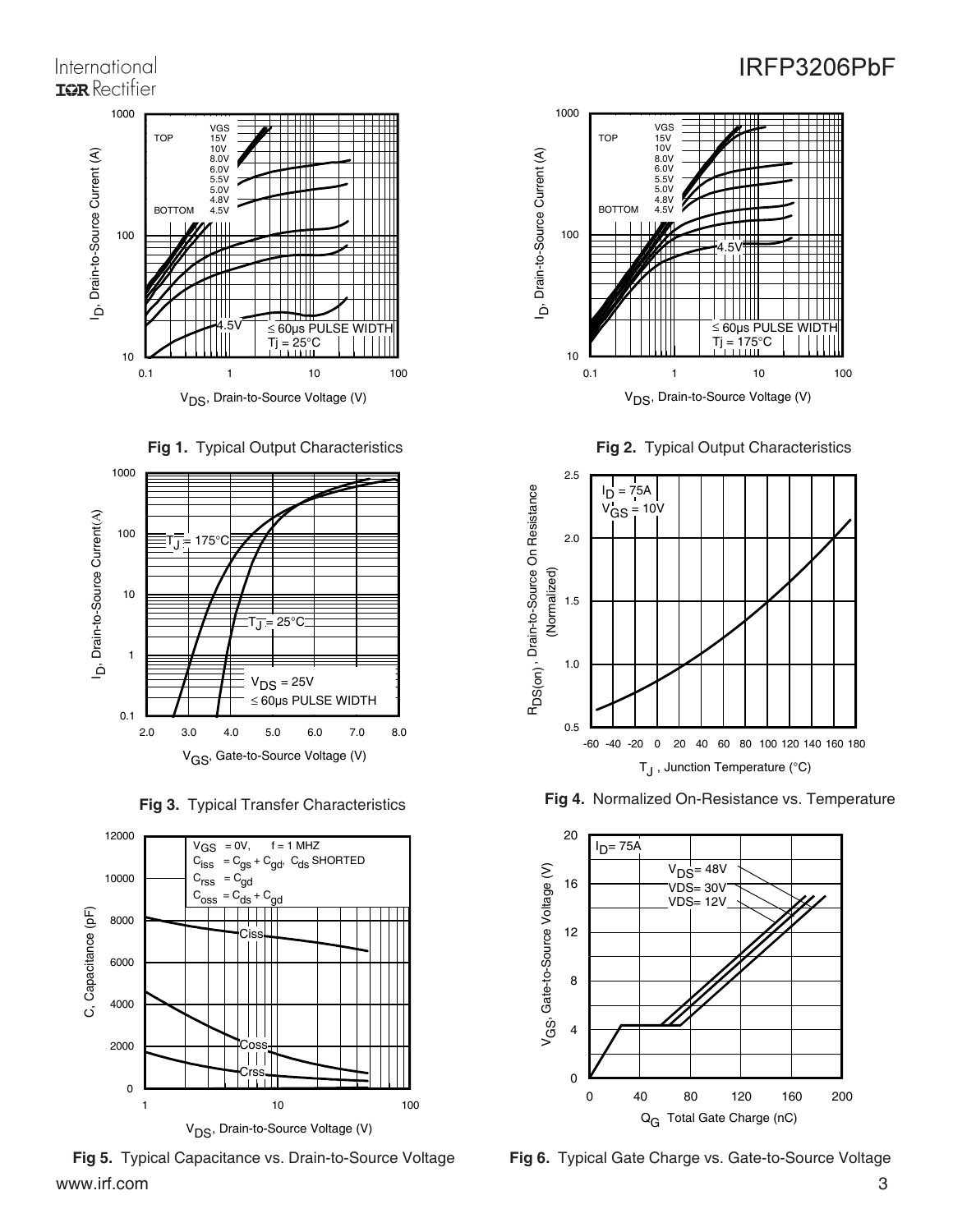### International **IGR** Rectifier







4 www.irf.com **Fig 12.** Maximum Avalanche Energy Vs. DrainCurrent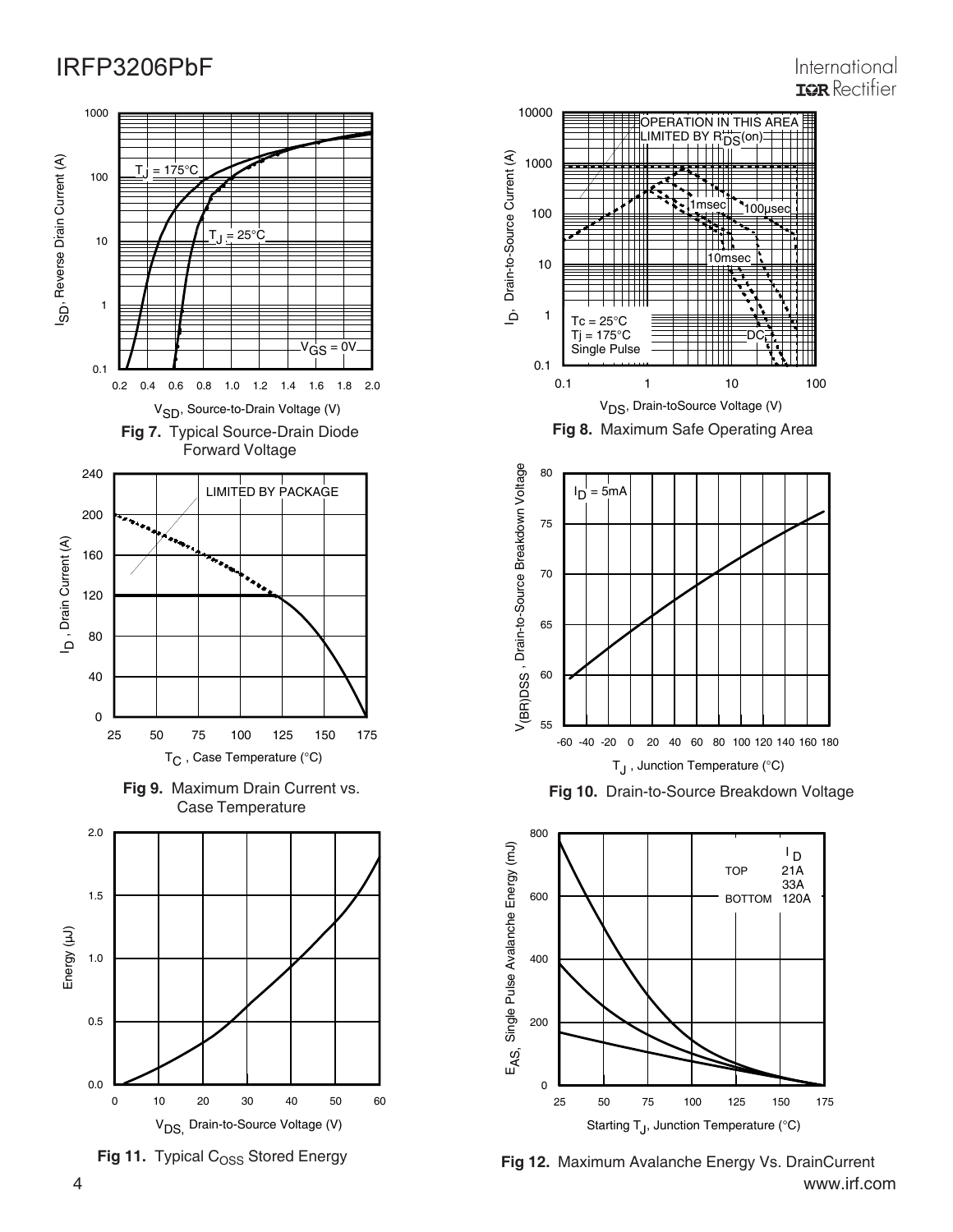### International **IGR** Rectifier

### IRFP3206PbF



**Fig 13.** Maximum Effective Transient Thermal Impedance, Junction-to-Case



**Fig 14.** Typical Avalanche Current vs.Pulsewidth



www.irf.com 5 **Fig 15.** Maximum Avalanche Energy vs. Temperature

**Notes on Repetitive Avalanche Curves , Figures 14, 15: (For further info, see AN-1005 at www.irf.com)**

1. Avalanche failures assumption:

Purely a thermal phenomenon and failure occurs at a temperature far in excess of  $T<sub>imax</sub>$ . This is validated for every part type.

- 2. Safe operation in Avalanche is allowed as long  $a s T_{jmax}$  is not exceeded.
- 3. Equation below based on circuit and waveforms shown in Figures 16a, 16b.
- 4.  $P_{D (ave)} =$  Average power dissipation per single avalanche pulse.

5. BV  $=$  Rated breakdown voltage (1.3 factor accounts for voltage increase during avalanche).

- 6.  $I_{av}$  = Allowable avalanche current.
- 7.  $\Delta T$  = Allowable rise in junction temperature, not to exceed  $T_{jmax}$  (assumed as 25°C in Figure 14, 15).
	- $t_{\text{av}}$  = Average time in avalanche.
	- D = Duty cycle in avalanche =  $t_{av}$  ·f

 $Z_{thJC}(D, t_{av})$  = Transient thermal resistance, see Figures 13)

 $P_{D \text{ (ave)}} = 1/2 (1.3 \text{ BV} \cdot I_{av}) = \Delta T / Z_{thJC}$  $I_{\text{av}} = 2 \Delta T / [1.3 \text{ BV} \cdot Z_{\text{th}}]$  $E_{AS (AR)} = P_{D (ave)} t_{av}$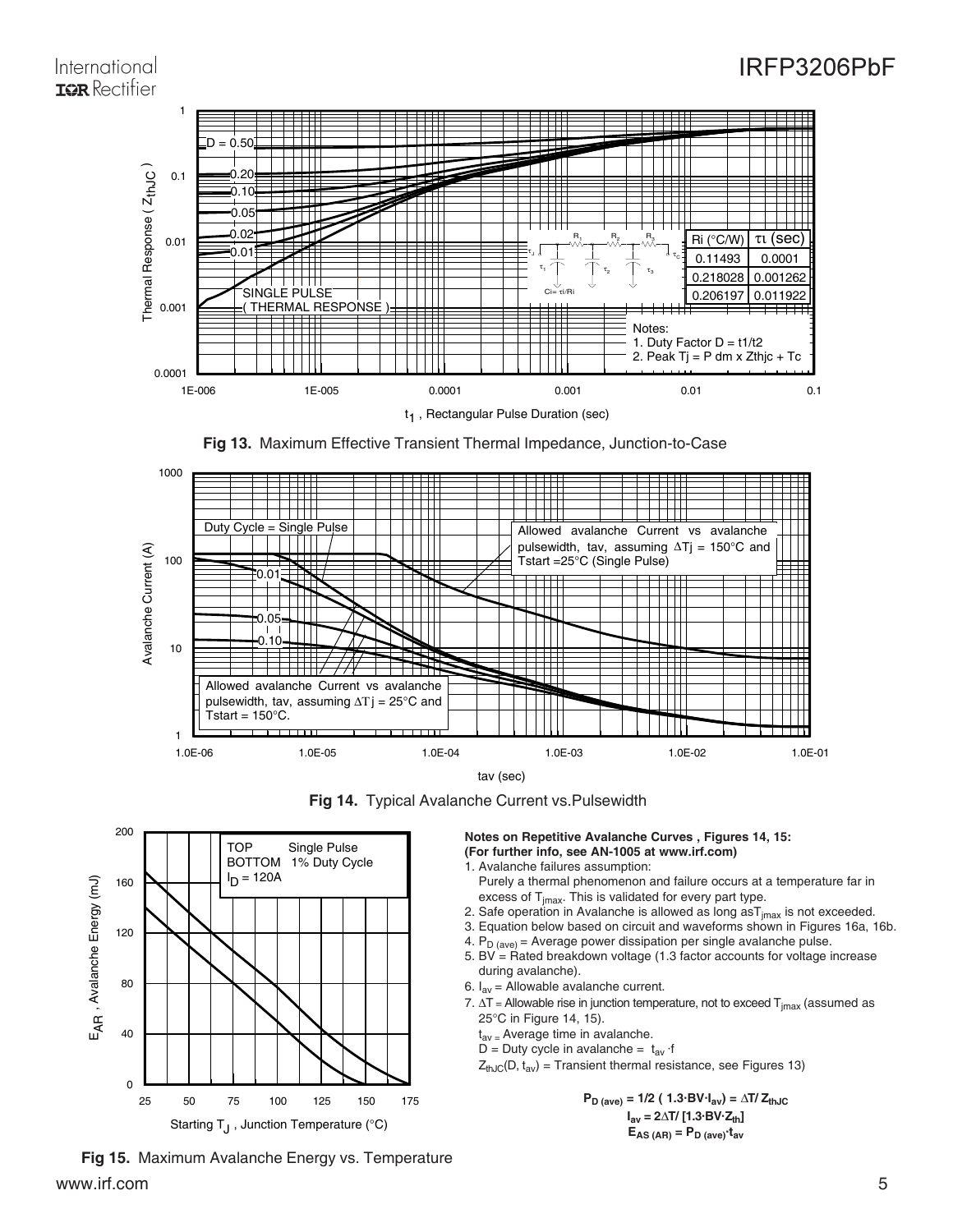#### -75 -50 -25 0 25 50 75 100 125 150 175  $T_J$ , Temperature ( $°C$ ) 1.0 1.5 2.0 2.5 3.0 3.5 4.0 4.5 V G S(th) Gate threshold Voltage (V) D  $= 1.0A$ Іõ  $= 1.0<sub>m</sub>A$ I<sub>D</sub> l<sub>D</sub> = 250μA<br>ID = 150μA  $= 150 \mu A$

**Fig 16.** Threshold Voltage Vs. Temperature



**Fig. 18** - Typical Recovery Current vs. di<sub>f</sub>/dt **Change is a string of Fig. 19** - Typical Stored Charge vs. di



**Fig. 20** - Typical Stored Charge vs. di<sub>f</sub>/dt



International

**Fig. 17** - Typical Recovery Current vs. di<sub>f</sub>



ypical Recovery Current vs. di<sub>f</sub>/dt **Fig. 19** - Typical Stored Charge vs. di<sub>f</sub>/dt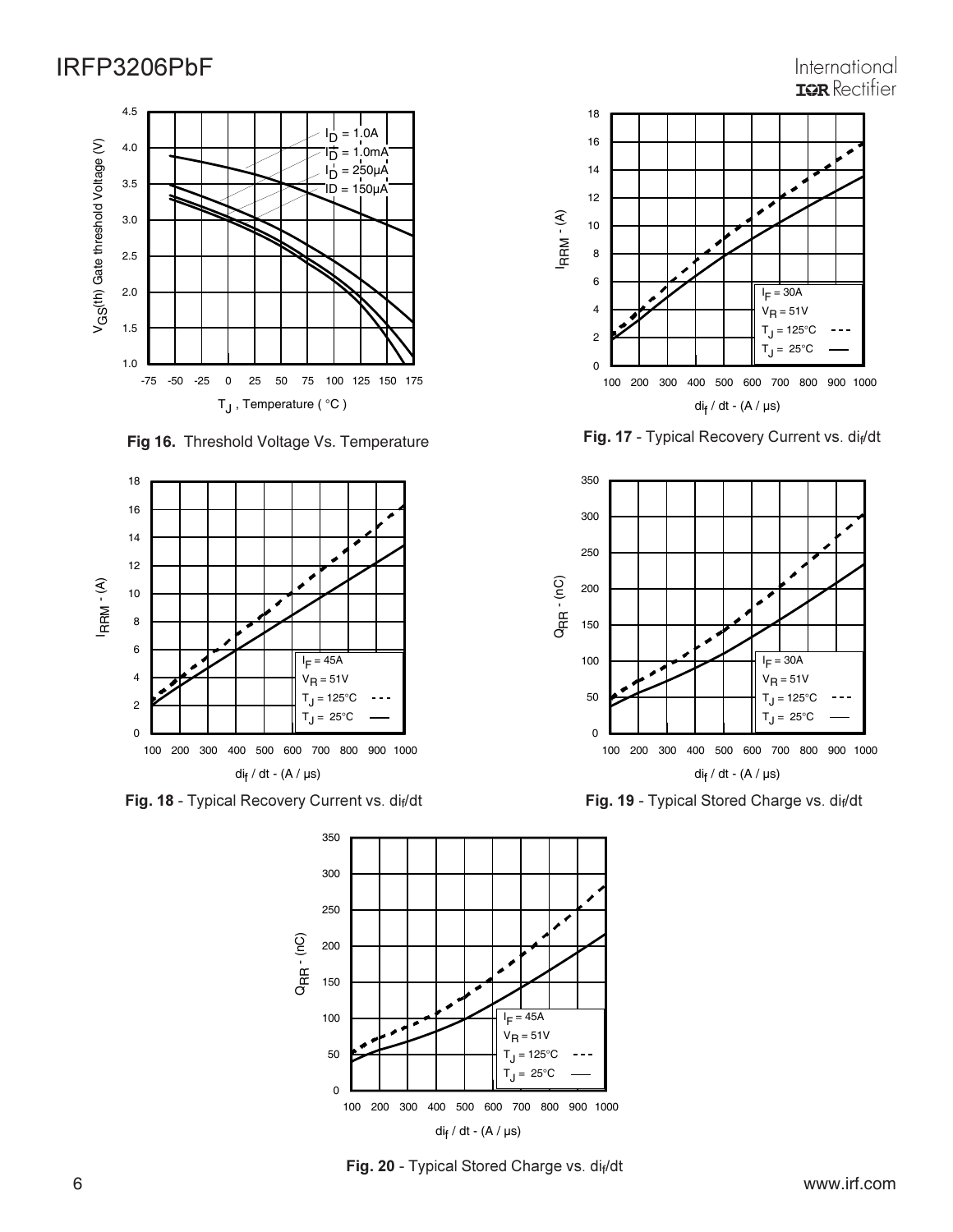

Fig 21. Peak Diode Recovery dv/dt Test Circuit for N-Channel HEXFET<sup>®</sup> Power MOSFETs



**Fig 22a.** Unclamped Inductive Test Circuit **Fig 22b.** Unclamped Inductive Waveforms



**Fig 23a.** Switching Time Test Circuit **Fig 23b.** Switching Time Waveforms



www.irf.com 7 **Fig 24a.** Gate Charge Test Circuit **Fig 24b.** Gate Charge Waveform www.irf.com